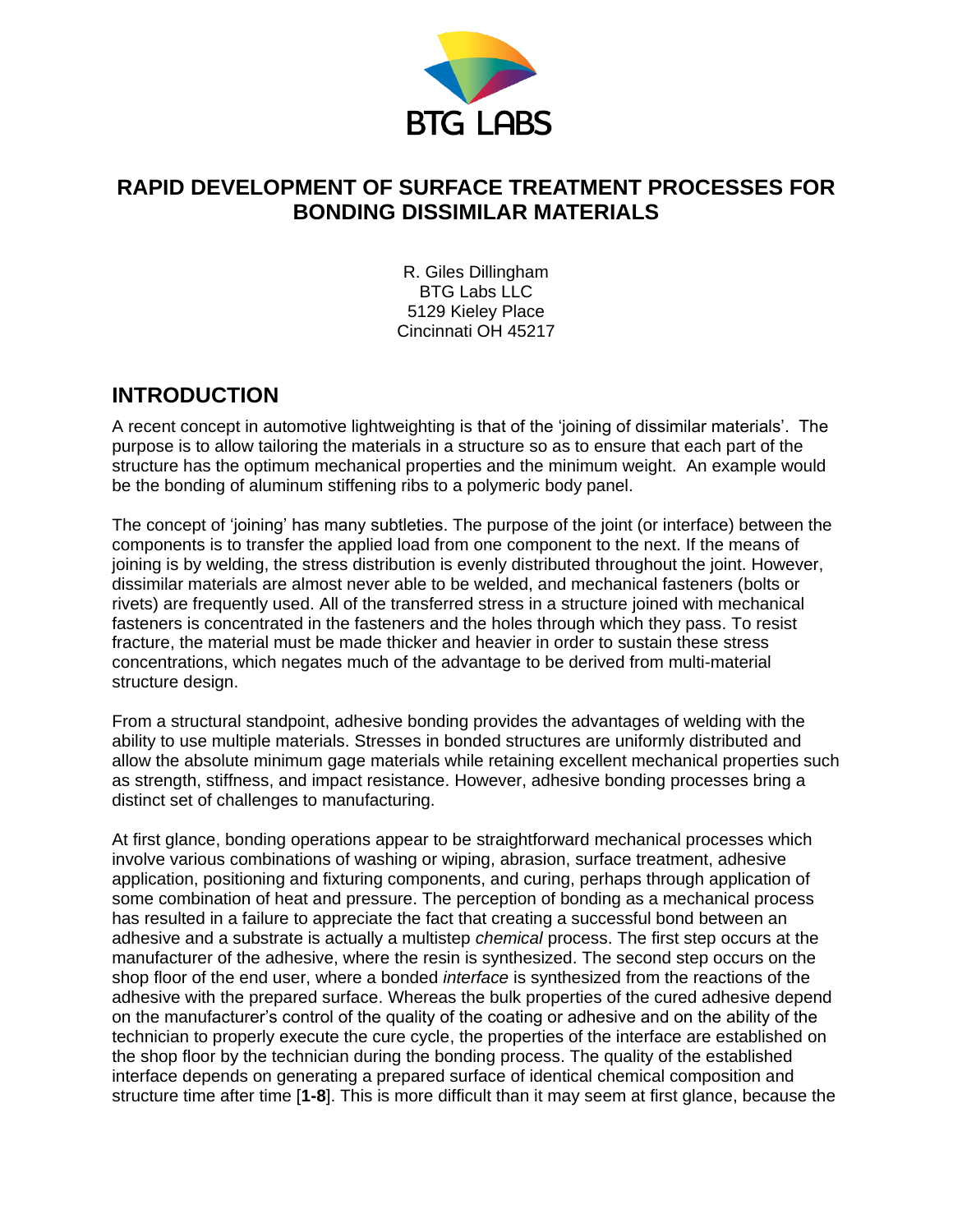properties of a surface are determined by the composition and structure of only the uppermost 2 to 3 molecular layers. By way of contrast, a fingerprint leaves a layer of oils and fatty acids that is around 1000 molecular layers thick. The residue from a human's breath is 100's of molecules thick. What might seem to be insignificant changes in incoming material, storage and handling, processing or environment can actually result in large changes in the properties of a surface, and therefore the properties of an adhesive bond.

The most sensitive factor in control of a bonding process is control of the structure and composition of the interface between the adhesive and the substrate. It is also one of the most difficult factors to control, because it is vanishingly thin (therefore delicate) and is created by technicians using manual processes in an environment that typically has marginal controls over temperature, humidity, and airborne contaminants. As a point of reference, another industry whose products' performance and quality depend equally heavily on the structure and composition of surfaces is semiconductor device manufacture. Because of this industry's appreciation of the delicate nature of surfaces and interfaces, semiconductor device manufacturing is performed by highly trained workers in stringently controlled clean rooms. Furthermore, manual processes are avoided as much as possible because of the difficulty in control.

The properties of a structure that includes an interface are usually determined by destructive testing. This can lead to slow and inefficient process development cycles. Developing and evaluating cleaning procedures and surface treatment processes requires multiple iterations of sample fabrication and testing to quantify process and materials effects. Once a process is established and scaled up to manufacturing, it must be continuously evaluated and controlled. Process evaluation and process control based on feedback from destructive testing of bonded components makes real time quality control of bonding processes essentially impossible.

Development of surface preparation processes can frequently be streamlined by using wetting measurements to evaluate the response of a surface to treatment. This initial screening can then be followed by more abbreviated fabrication and testing of bonded or coated test specimens. The result is a significantly more efficient process development cycle that also can establish process control parameters for quality assurance when these processes are transferred to manufacturing. This paper discusses the use of contact angle measurements using the Surface Analyst™ to speed up evaluation and development of several representative surface preparation processes while providing quality assurance measurements that are easily transferred to manufacturing for monitoring and quality control. The Surface Analyst is a fast, easy, accurate, and non-destructive instrument used by manufacturers with critical surface requirements, a common concern in lightweighting.

Wetting measurements via contact angle goniometry can be an excellent and practical probe of factors that affect surface energy, such as cleanliness and treatment level [**1-4, 6-10**]. These measurements show monolayer sensitivity and when coupled to appropriate instrumentation can be readily operated by manufacturing personnel in shop environments.

#### **Critical cleaning processes**

A critical cleaning process is one that has a specific and quantifiable outcome crucial to the product performance. These processes form a vital component of many surface preparation and treatment procedures. Evaluation of the quality and effectiveness of a cleaning process may involve multiple iterations of cleaning followed by fabrication of bonded or coated specimens and mechanical and/or environmental testing. In the work presented here, contact angle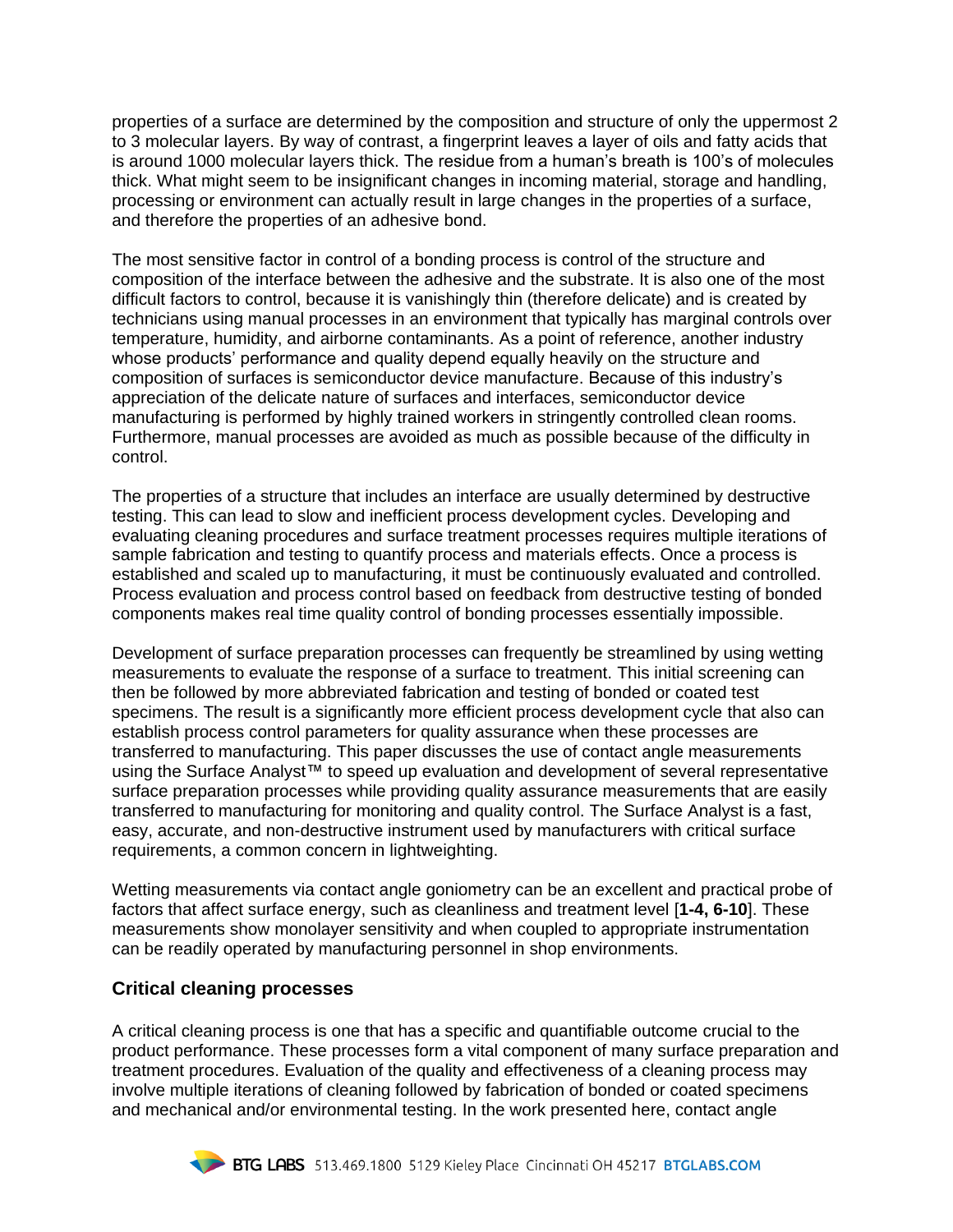measurements were used to rapidly identify optimum cleaning procedures for several materials, which varied from material to material depending upon the particular surface properties.

#### **Surface treatment via abrasion**

Abrasion of composite and metal surfaces can be extremely effective as a pretreatment for adhesive bonding. For metal surfaces, thick, weak oxides are removed to create a high-energy surface that can establish an excellent interface with adhesives or coatings. Composite materials respond to abrasion in a very different manner than metals, however. Whereas metal abrasion begins with plastic deformation and work hardening followed by fracture and removal of metal particles, composite matrix resins fracture in a brittle manner during abrasion with little or no deformation. Abrasion can remove insoluble contaminants such as mold releases and create a high-energy surface via microscopic fracture of the brittle matrix resin to establish a bondable surface. This work presents an example of rapid process evaluation using wetting measurements via contact angle to establish an effective composite abrasion process which maximized surface energy. Subsequent fabrication of adhesive specimens validated the quality of pretreatment and demonstrated achievable control limits for manufacturing.

#### **Surface treatment via plasma**

Plasma treatment of composite surfaces prepare surfaces for adhesive bonding have been investigated for many years but have not yet seen widespread adoption. The development of atmospheric pressure plasma treatment systems over the past decade have removed the previous constraints of batch processes performed in vacuum chambers, greatly improving the practicality of these treatments. However, the equipment still represents a significant capital expense. Perhaps more importantly, there is a general lack of understanding in the aerospace industry about the advantages and limitations of these treatment processes. This has made process development difficult and has hindered their proliferation.

Chemical surface treatments such as flame, corona, and plasma are all different classes of plasma reactions. They all function through oxidation of organic compounds. There are many competing reactions occurring during the oxidation process, the fastest of which is usually the creation of free radicals through electron and ion bombardment of the surface. These free radicals then react with oxygen to form compounds such as peroxides which then decompose to form species of increasing oxidation level including hydroxyls, ketones, and carboxyl compounds. These oxidation reactions are accompanied by fragmentation and chain scission. Given enough reaction time (i.e. long enough exposure), small molecules such as organic contaminants are converted to  $CO<sub>2</sub>$  and  $H<sub>2</sub>O$  vapor, which is the basis for plasma cleaning.

In the case of plasma treatment of metals, once the underlying oxide is exposed through contaminant removal, continued plasma exposure will dehydrate and densify the oxide. This can be beneficial for adhesive bonding and coating. Overtreatment is virtually impossible.

When polymeric substrates (composite materials, injection molded plastics, polymer films) are treated using plasmas, continued plasma exposure after contaminant removal will oxidize the polymer substrate. This is generally desirable as is creates high energy, reactive sites that enhance adhesion of coatings and adhesives. However, overtreatment is of significant concern as polymeric substrates will be reduced in molecular weight through chain scission and become physically weakened. Although such a surface will be readily wettable in surface energy measurements, it will result in poor performance when bonded or coated due to failure in the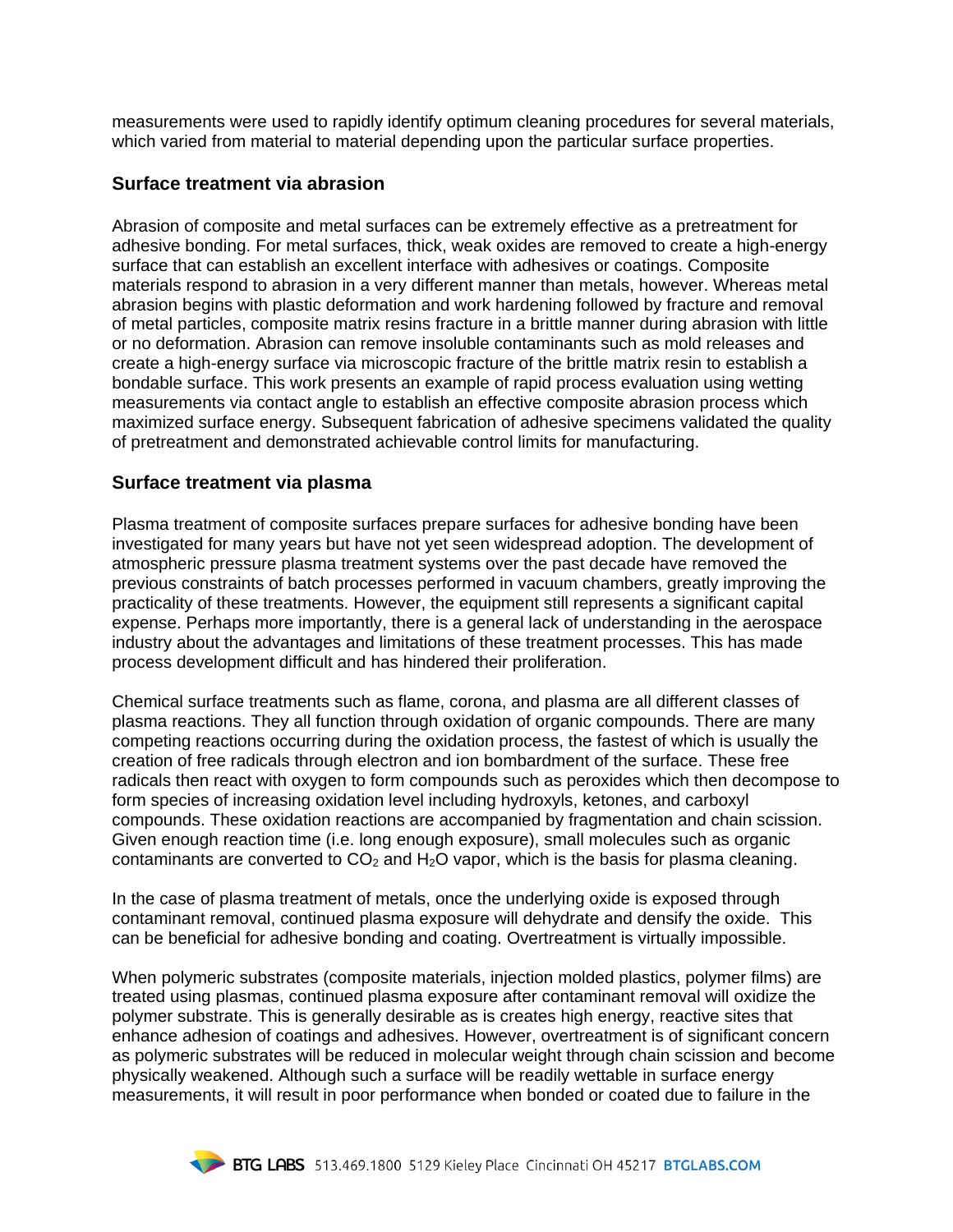weakened near-surface regions of the substrate. When developing plasma treatment processes for polymers it is important to identify the endpoint of cleaning and activation so that overtreatment can be avoided. This generally corresponds to the treatment conditions that just minimize contact angle.

## **EXPERIMENTATION**

### **Cleaning process evaluation**

Several substrates were ordered from McMaster-Carr and received in an unknown state of cleanliness. Water contact angle measurements were obtained using the Surface Analyst SA3001 (BTG Labs, LLC). Measurements were taken in the as-received state and after several cleaning processes, including solvent wiping with isopropanol, acetone, and Dysol DS-108 (a mixture of ethyl lactate, aliphatic petroleum distillates, and propylene glycol n-propyl ether, Dysol, Inc.). Some samples were manually washed in detergent and hot water (Dawn, P&G, Inc.). Other samples were washed in an automated parts washer using an industrial alkaline detergent (Cuda SMP-1000 detergent, Hotsy Equip. Co. Inc.).

### **Abrasive surface treatment**

Carbon fiber reinforced epoxy composites were prepared to model different levels of surface preparation: solvent wipe only (referred to as 'No Prep'), solvent wipe followed with a light sanding ("Under Sand"), preparation per customer's internal standard ("Spec Sand"), and solvent wipe followed by an aggressive sanding to expose carbon fibers ("Over Sand"). Substrates were solvent cleaned prior to sanding using acetone, ethanol and Kim Tech Delicate Task Wipers. A clean wipe was soaked in acetone and applied directly to the composite surface for a unidirectional wipe, followed immediately by a dry wipe in the same direction with a clean wiper. This was followed with a similar ethanol wipe and a five-minute dry time to allow solvent to flash completely off of the surface. Surfaces were then abraded with 3M 7447+ Scotchbrite pads with linear abrasion parallel to the long axis of the specimen. After desired level of abrasion was reached, substrates were subjected to an additional solvent cleaning with acetone and ethanol using the previously described unidirectional wipe method. Table 1 outlines the experimental matrix.

| Substrate              | Adhesive      | Surface<br>Preparation | Lap Joints (ASTM<br>D1002-94) |
|------------------------|---------------|------------------------|-------------------------------|
| T300 Fabric, tool side | EA 9309 Paste | No Prep                |                               |
|                        |               | <b>Under Sand</b>      | 5                             |
|                        |               | Spec Sand              |                               |
|                        |               | Over Sand              | 5                             |

**Table 1.** Experimental test matrix.

*Bonding.* Adhesion strength and failure modes were evaluated using single lap joints corresponding to ASTM D1002-94 with a  $\frac{1}{2}$ " overlap using Loctite EA9309. Bonded substrates were placed under uniformly dispersed static load and allowed to cure at room temperature for seven days. The natural bondline thickness established was approximately 0.2mm (0.008").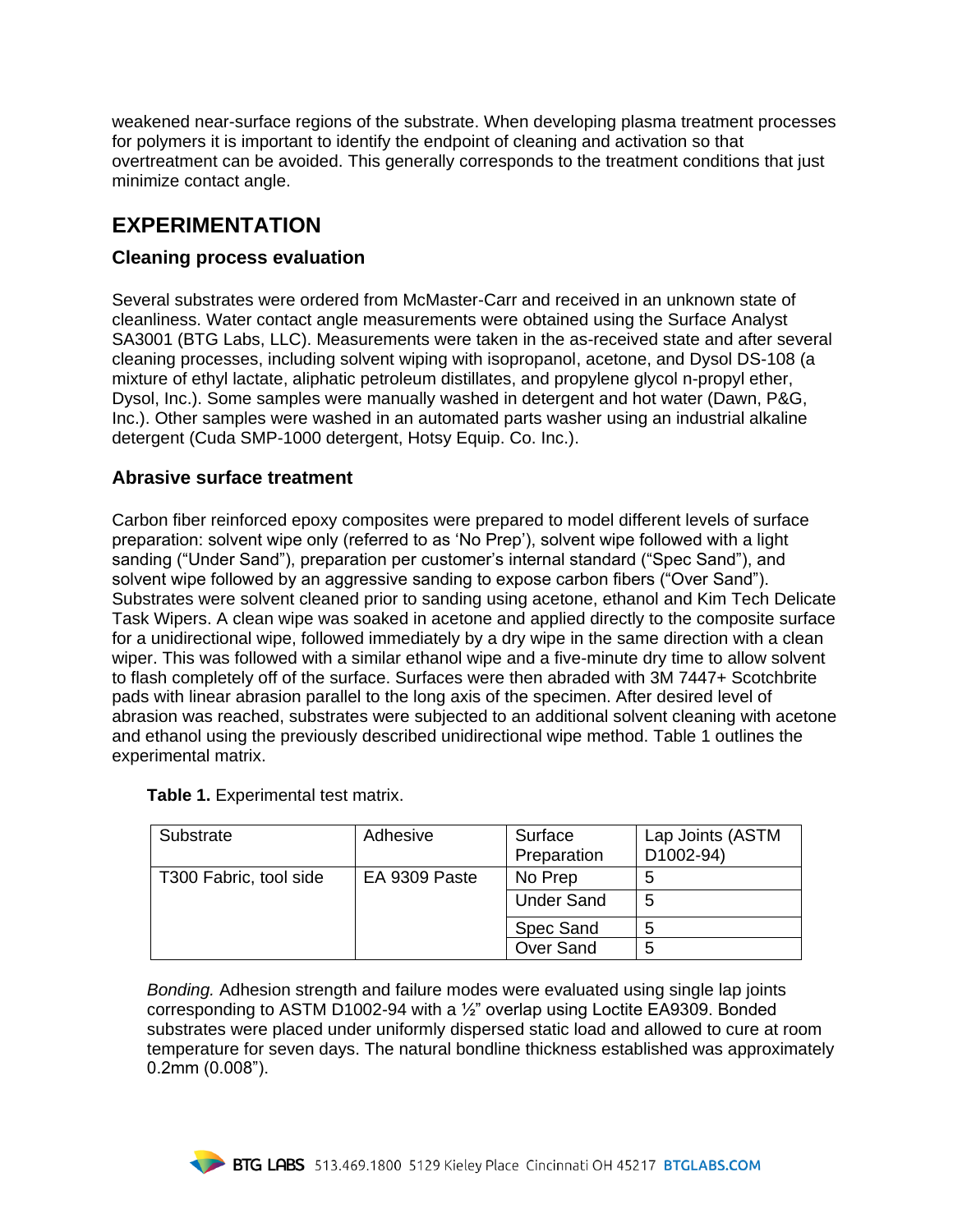#### **Plasma treatment**

Plasma treatment processes proceed on a molecular layer-by-layer basis from the free surface towards the interior. The amount of exposure time required to perform an effective surface treatment will depend on the amount and identity of any contaminant present on the surface. More highly contaminated surfaces will require more exposure time to a plasma to reach the same level of treatment as a lightly contaminated or uncontaminated surface. Because of this, it is important to control for the state of the surface prior to plasma treatment.

For this study, polypropylene samples were precleaned prior to surface treatment and analysis by washing with detergent and warm water (Dawn), followed by a DI water rinse in order to establish a baseline surface condition. Using the Surface Analyst, contact angle measurements were taken on these surfaces both prior to and after plasma treatment (Plasmatreat RD1004, Plasmatreat NA). Treatments were performed using a standoff height of 13.4mm with various traverse speeds: 50mm/s, 100mm/s, 150mm/s, 250mm/s, 350mm/s and 500mm/s.

Treated and untreated samples were then primed with 2 coats of DPLF Epoxy Primer applied according to technical data sheet with adequate times allowed for drying between coats. Black Envirobase High Performance (EHP) waterborne basecoat automotive paint was then applied to the samples within 30 min of primer coats. Paint was allowed to dry for 24 hours prior to adhesion testing.

Adhesion testing was done in accordance with ASTM standard D3359-09, Standard Test Method for Measuring Adhesion by Tape Test. In this method, crosshatch lines are scribed into the paint film, adhesive tape is applied and then removed. Adhesion is evaluated by visual evaluation of the amount of paint adhered by the tape.

## **RESULTS**

#### **Cleaning process evaluation**

Figure 1 shows contact angles obtained from the various materials as a function of cleaning process. In all cases, the as-received coupons showed high contact angles (poor wettability), and the large standard deviations indicated large point-to-point variability in surface cleanliness. Solvent wiping with isopropanol or acetone in all cases resulted in at least a 15° drop in the contact angle, indicating an increase in cleanliness. There was no indication that one of these solvents was better than the other. Hand washing with Dawn detergent followed by an isopropanol wipe resulted in a significant increase in cleanliness for titanium and stainless steel surfaces but resulted in no measurable improvement on the other surfaces. Cleaning in the automated parts washer provided a significant improvement in cleanliness for the metal surfaces but was not beneficial for the composite materials. Finally, following the wash cycle with a solvent wipe was beneficial for all surfaces except the aluminum. Contact angles of around 20° represent extremely clean metal surfaces.

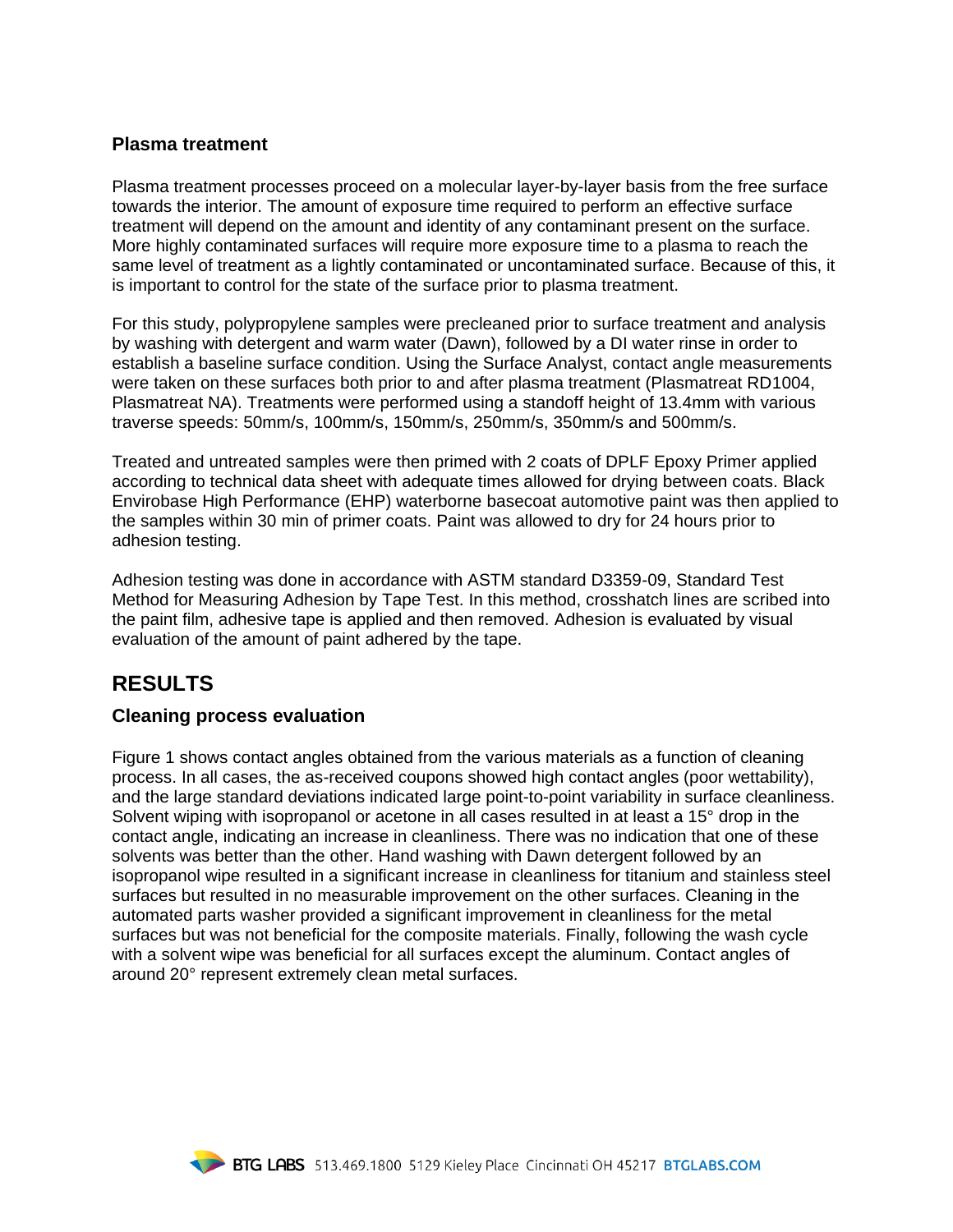

**Figure 1.** Water contact angle vs cleaning procedure for various materials. Low contact angles indicate higher energy, cleaner surfaces.

### **Abrasive surface treatment**

Figure 2 shows lap joint strength versus water contact angle for untreated and treated substrates. There is an excellent and almost linear correlation between failure load and contact angle. As the intensity of the abrasion process increased, the average contact angle decreased as well as the point-to-point variability, indicating that the more aggressive processes were increasing the average surface energy as well as the uniformity of the surface.



#### **Figure 2.** Failure load versus water contact angle for single lap joints prepared from manually abraded composite laminates.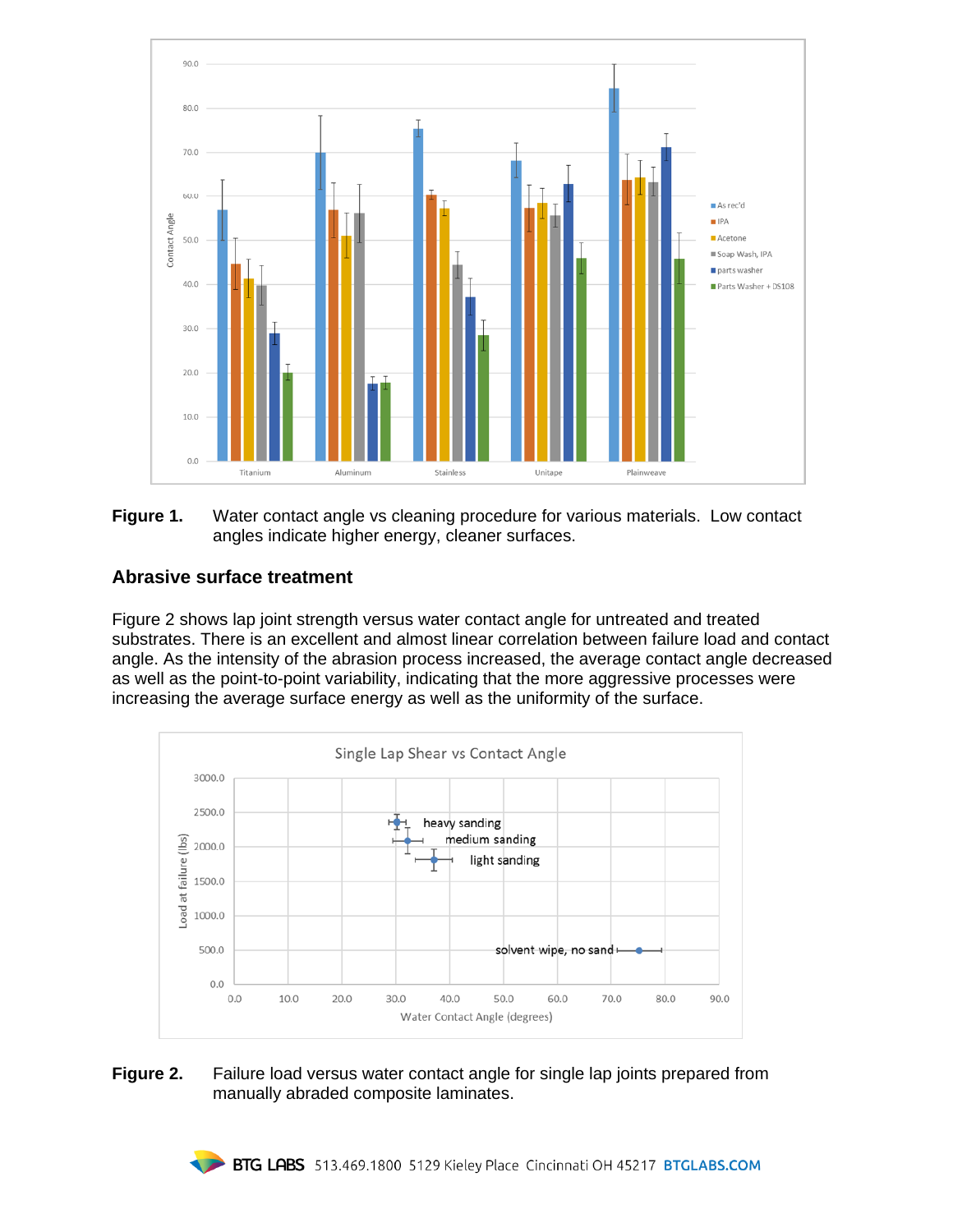#### **Plasma treatment**

Figure 3 shows the water contact angles measured before and after plasma treatments. All of the untreated, detergent washed surfaces showed contact angles ranging from about 78 to 85°, characteristic of the hydrophobic surface of untreated polyolefins. In all cases plasma treatment increased surface energy and reduced the contact angle. Increasing residence time in the plasma increased the effect. The correlation between contact angle and plasma residence time is shown in Figure 4. Contact angles of near 15° were achieved for the longer residence times, which corresponded to plasma traverse rates of about 50mm/s, quite practical treatment speeds for many processes. Finally, Figure 5 shows the good correlation of paint adhesion to the water contact angle. Excellent adhesion was obtained when treatment conditions produced contact angles on the order of 20°.



**Figure 3.** Water contact angle for untreated (blue) and plasma treated (red) polypropylene.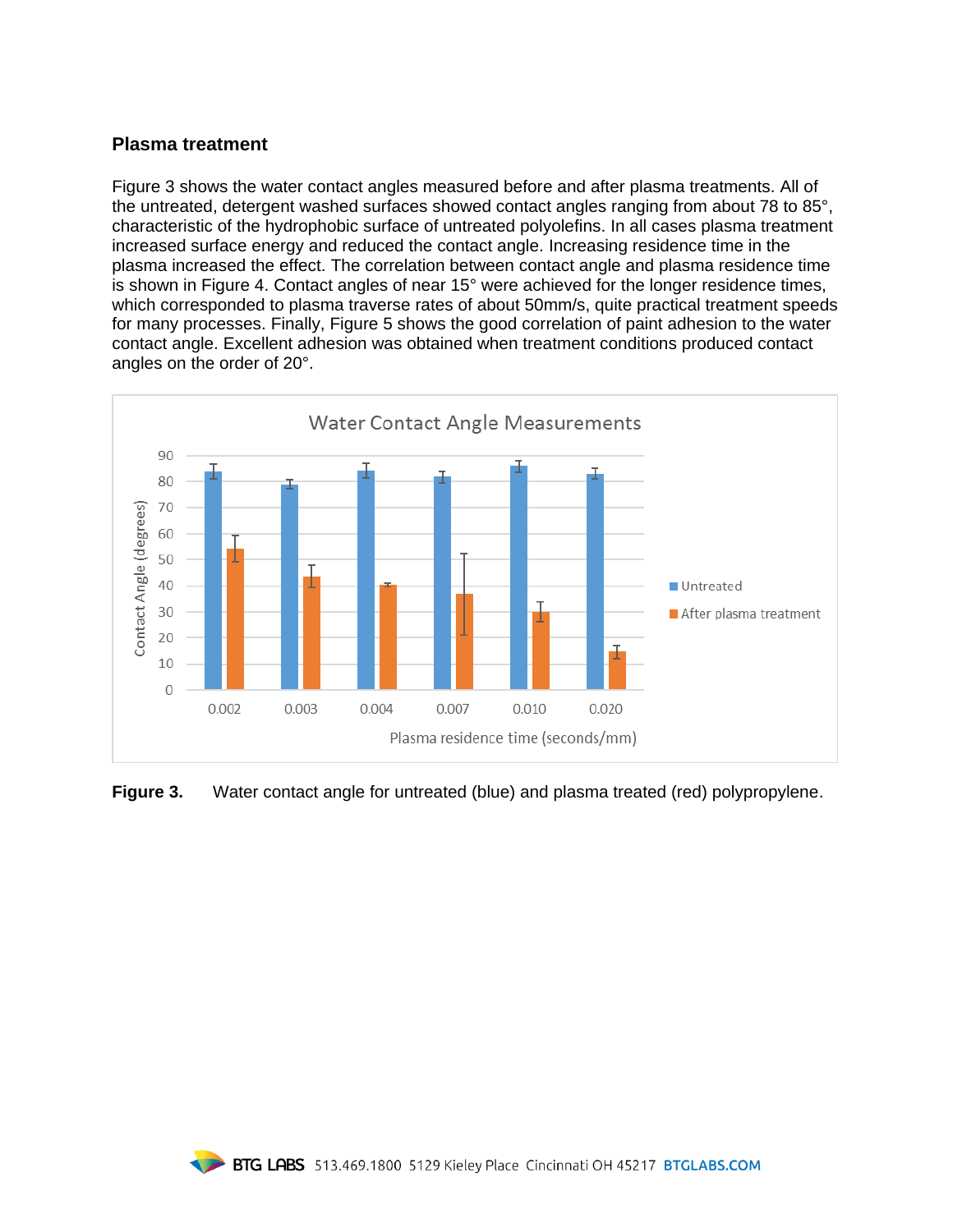

**Figure 4.** Water contact angle versus plasma residence time for polypropylene.



**Figure 5.** Paint adhesion (ASTM D3359-09) vs water contact angle.

# **CONCLUSIONS**

## **Cleaning process evaluation**

The Surface Analyst provided rapid acquisition of contact angles and allowed 5 cleaning processes to be quantitatively evaluated in a single day. Solvent cleaning was only moderately effective on all surfaces. Automatic parts washing was very effective on metals. The alkaline cleaner was particularly effective on aluminum, probably due to the solubility of aluminum oxide at high pH. The overall most effective cleaner was the mixture of ethyl lactate, aliphatic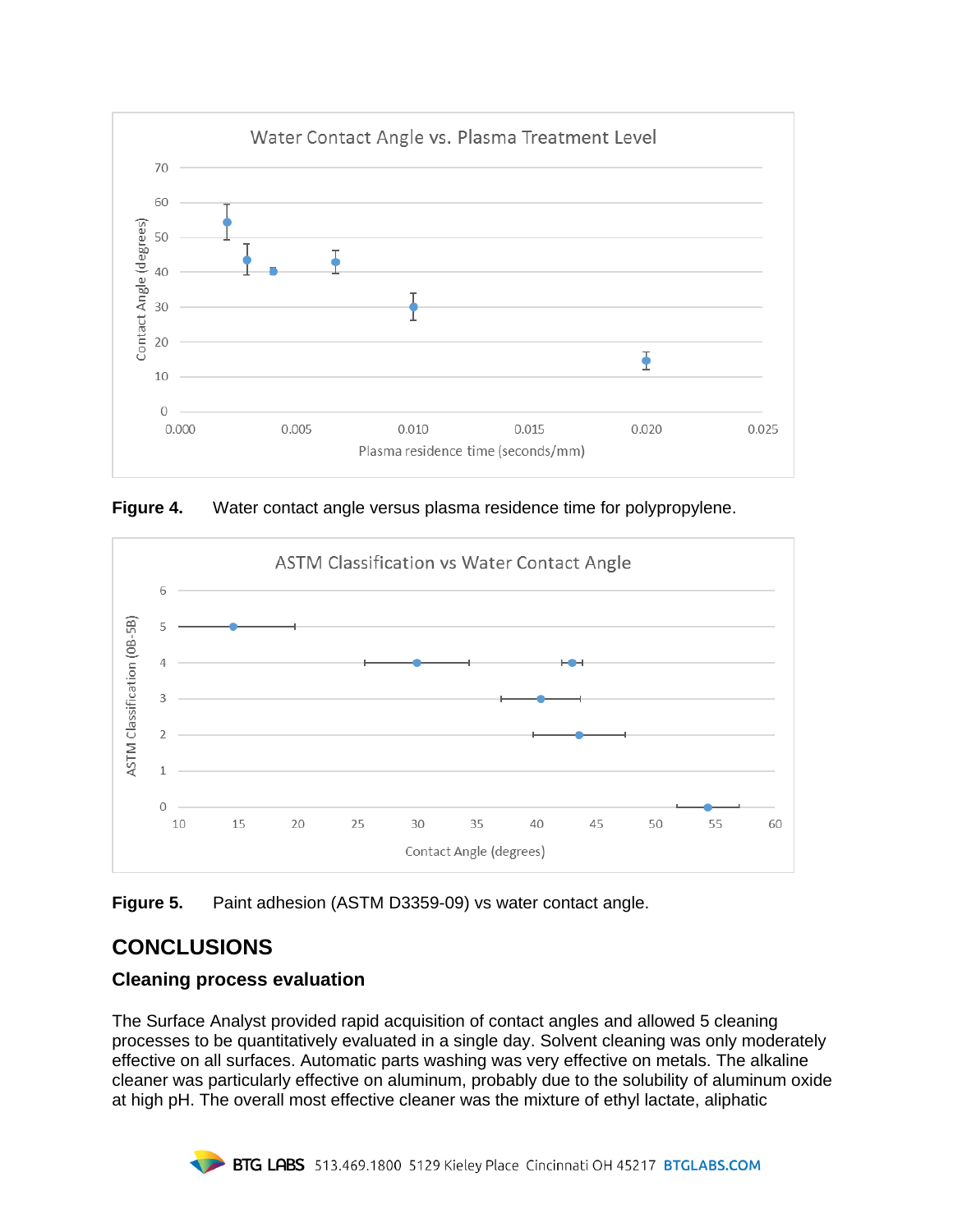petroleum distillates, and propylene glycol n-propyl ether, producing the lowest contact angles on all materials.

### **Abrasive surface treatment**

The maximum breaking load of 2400 lbs is indicative of an excellent surface treatment for adhesive bonding of composites. The strong correlation of treatment level and strength to water contact angle shows that this measurement has excellent potential as a quality assurance metric during manufacture to ensure that the surface treatment process is being performed in a reproducible and controllable manner.

#### **Plasma treatment**

Adhesion of water borne paints to polypropylene surfaces is essentially non-existent without some type of chemical modification of the polymer surface to increase the surface energy through providing chemical attachment points. Atmospheric pressure plasma treatment readily accomplishes this surface functionalization in a rapid manner. Contact angle measurements of the treated surface correlate quantitatively with the measured adhesion, showing the utility of these measurements for process development and process control.

By studying and comprehending the relationship between a contaminant surface and the effects it can have on a bond will help develop more productive monitoring and cleaning procedures for surface preparation processes. Outdated surface evaluation methods such as dyne are destructive and do not provide the reliable, precise, and quantifiable surface measurements on the factory floor that can be obtained in seconds with the Surface Analyst.

## **REFERENCES**

- 1. "Surface Energy and Adhesion in Composite-Composite Adhesive Bonds", R.G. Dillingham, B.R. Oakley, Journal of Adhesion 82 (4) 407-426, 2006.
- 2. "Effect of Grit-Blasting on the Surface Energy of Graphite/Epoxy Composites", F.J. Boerio, B. Roby, R.G. Dillingham, R.H. Bossi, R.L. Crane, Journal of Adhesion 82 (1) 19-37, 2006.
- 3. "Composite Bond Inspection", Robert Lee Crane, Giles Dillingham, Journal of Materials Science 43 (20) 6682-6694 (2008).
- 4. "Effect of Surface Engineering Processes on the Surface Properties and Adhesive Bonding of Graphite/Epoxy Composites", F.J. Boerio, B. Roby, R.G. Dillingham, R.H. Bossi, Proc. 39th International SAMPE Technical Conference, Cincinnati, OH, Oct 29 - Nov 1, 2007.
- 5. "Adhesively-bonded repairs to fibre-composite materials I: experimental", M.N. Charalambides, R. Hardouin, A.J. Kinloch, F.L. Matthews, *Composites Part A: Applied Science and Manufacturing*. v 29, n 11. 1998, p 1371-1381.
- 6. "Surface characterization and adhesive bonding of toughened bismaleimide composites", J.W. Chin, J.P. Wightman, [Composites Part A: Applied Science and Manufacturing](http://etextb.ohiolink.edu.proxy.libraries.uc.edu/bin/gate.exe?f=toc&state=ohr75q.3.6&expr=ALL&p_s_ALL=%28%22Composites-Part-A:-Applied-Science-and-Manufacturing%22%29.JNBR.&p_op_ALL=ADJ&a_search=Search) 27(6) 1996, pp. 419-428.
- 7. "Development of Quantitative Tools for the Assessment of Bond Surface Preparation Quality", G. Dillingham and B.R. Oakley, Proc. 30th Annual Meeting of the Adhesion Society, The Adhesion Society, Inc., A. Jagota, ed., The Adhesion Society, Blacksburg, VA, 2007.
- 8. "Effect of Grit-Blasting on the Surface Energy of Graphite/Epoxy Composites", F.J. Boerio, B. Roby, R.G. Dillingham, R.H. Bossi, R.L. Crane, Journal of Adhesion 82 (1) 19-37, 2006.